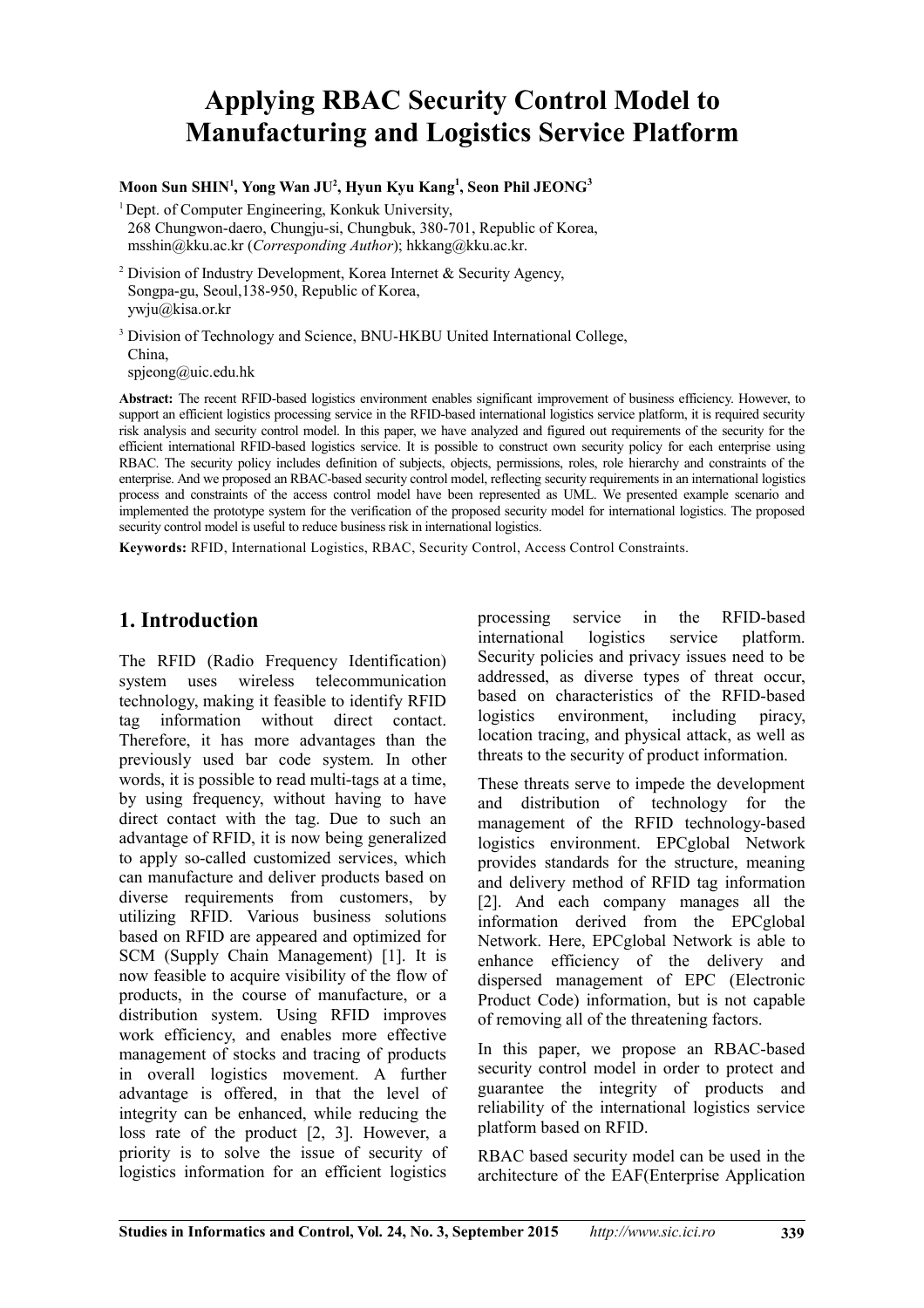Framework) for each enterprise to construct its own security policy such as roles, permissions, sessions and constraints of the organization. Existing RFID-based international logistics platforms could become exposed to threats and security risks. Therefore we need flexible security control model for the protection of not only RFID threats but also enterprise level risks. RBAC is a powerful and flexible security access control model. So it can be applied to solve these problems.

The rest of the paper is organized as follows. Section 2 describes the security guideline of the RFID system. We explain requirements of security in the EPC network application service based on RFID in section 3 and figure out security analysis in section 4. In section 5, we propose an RBAC-based security control model for the international logistics process and represent constraints of access control using UML. And section 6 contains example scenario and implementation of the proposed security model. Lastly a brief conclusion is presented in section 7.

# **2. Related Works**

The EPCglobal architecture framework is to be serviced for a mutual goal that intensifies the distribution/supply network by using EPC. EPCglobal network is a system that grants an identification number on a product based on RFID technology and EPC code, and conveys information related to the product for suppliers and consumers, by connecting a storage space of information into the network. In other words, EPCglobal network serves as a standard that makes it feasible to collect more than one EPC data from multiple-data resources, such as RFID reader, and report them in diverse form, by filtering and grouping them according to customized order from consumers, and to store data processed on the EPC IS (Information Services). EPCglobal network provides independence between application business logics and infrastructure components.

In various fields of application, an RFID application system operating based on the EPCglobal network is applicable on the basis of an Inter-Enterprise Architecture frame, as shown in Figure 1. Regardless of being a form of open network or closed network, the basic structure operates as an application service, through connection with an enterprise subsystem [1, 2].



**Figure 1.** Inter-Enterprise Architecture of RFIDbased EPCIS (from NIST report)

The security control in EPCglobal security guideline is designed in order to reduce business risk related to the RFID system [3]. System management for security control indicates a policy required for RFID system management and maintenance for security, and this is related to risk evaluation, system design, and system certification, etc. In other words, important data, such as personal information, should be stored in the enterprise subsystem, instead of a tag, and be searchable by using the tag ID. Only an authorized person is eligible to access this. Therefore, in terms of costs, encryption and access control are more efficient to be implemented on the enterprise subsystem, rather than on the RF subsystem. However, if using an identifier of EPC format that has already been exposed, attackers might be able to intercept important information, and the enterprise subsystem also faces the risk of being exposed to attack on data through a network.

Security control and security policy involved with an RFID subsystem, network, and database, must allow only pre-approved roles of individuals and organizations on a RFID system operation. Protection of peripherals and subsystem that contain access control, port, and protocol of RFID, password management, RFID security education, and cipher system management, are all related to security policy. Therefore, this policy is applicable for realization of an RFID system that is related to the enterprise subsystem.

The most general technical parts of security policy for a subsystem of the RFID system are password, authorization of key-hash message, and digital signature.

Examples of risk factors of attack are unauthorized reading, writing, tag copying, user spoofing, RFID physical destruction, and unjustified behavior involving the servicing of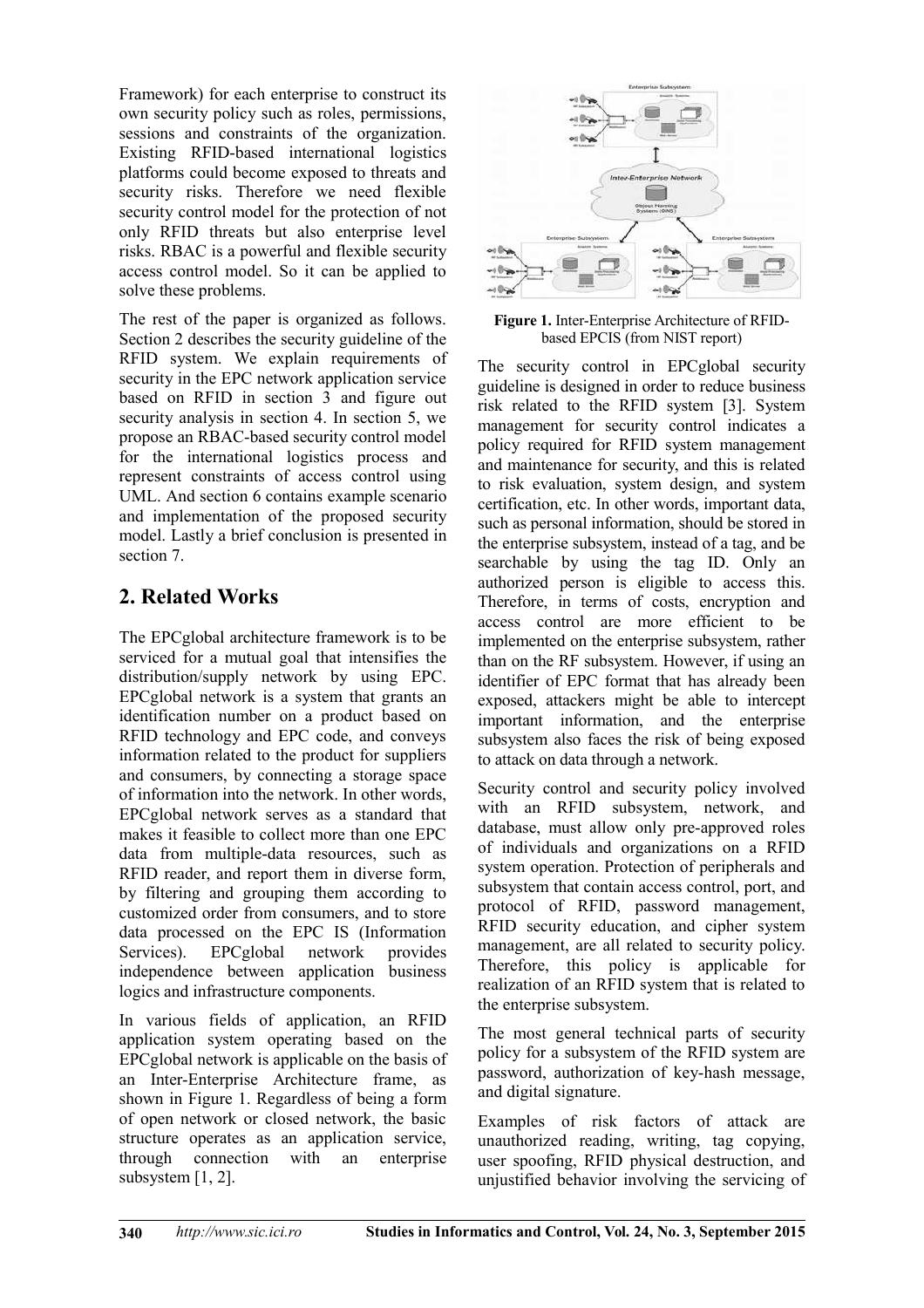unapproved commands. The advantage of policies for physical access control designed in order to prevent them, is that it enables to limit the possibilities of attack approaching the RFID system components. However, there exist weaknesses of attack from inside or attack of frequency interruption.

In addition, installing tags and readers in a proper location can avoid risk and interruption of electromagnetic radiation. It should be noted that users should be properly educated, to be familiar with knowledge and skills of security, how to identify unauthorized usage, and where to report, if they detect violation, etc.

Access control has many advantages to manage security control related on integrity, availability and confidentiality. Traditional access control includes MAC (Mandatory Access Control), DAC (Discretionary Access Control) and RBAC (Role based Access Control). RBAC is very useful and can be applied various applications.

## **3. Security Requirements of an RFID System**

An RFID system consists of tag, reader, server (middle-ware and application service platform), and is used by connecting with a wire/wireless telecommunication network. A tag is located on the network with information that enables subjects to be identified, and a reader collects, processes, sends, and receives information of subjects. The server implements an application process, by utilizing information of the subjects. In this chapter, it is intended to describe the security risk of tag, reader, and antenna that are major components of an RFID system, and requirements of security that specifically consider them.

## **3.1 Tag security**

A specific password is granted on the tag for authorization, as a security control measure for a tag that contains basic product code information. A password should be assigned to each tag, since it might be used for physically protecting an ambient environment to prevent wire-tapping. In addition, different passwords should be designated between tags, to prevent them from being shared. Encryption of data is required, along with assignment of a password on the tag prior to storing data on the tag, for safety issues. In other words, it is required to prepare a measure to prevent authorized users

from reading real data, if the password is somehow revealed allowing them access to the tag, by encryption of data.

It should be noted that temporary turn-off is required for the tag not suffering from frequent exchange between the reader and RF interface. This can serve as a method for reducing the risk of wire-tapping or attacks. However, such a temporary method can only be applied if it is possible to predict the number of exchanges between the tag and reader. As a particular method, it is feasible to deactivate the tag, followed by activating it once the switch turns on, so that the RF and tag can proceed with an exchange with each other. Care should be taken that the reader should perform monitoring on the tag that is continuous, and operated to immediately identify unauthorized access and unexpected data exchange

The radio frequency that transmits and receives signals related to the tag, along with such a tag security control, is related to the operation range, speed, and data transmission rate of the tag. Therefore, the movement of tags, followed by the range of operation, feasibility of frequency crash, and frequency changes, should be specifically considered.

## **3.2 Reader security**

Standards should be followed for communication between the reader and tag. In general, a tag and reader from the same vender are generally used. There are two types of reader, wired readers and wireless readers. A wired reader is installed at a fixed location, reading the tag by accessing the reader. An example of this is the unmanned signal violation camera. The wireless type of reader is movable. All the readers have RF subsystems and interface that can communicate with the RF subsystem and enterprise subsystem, respectively. The enterprise subsystem interface supports a transmission of RFID data from the reader to a computer of the enterprise subsystem for analysis and processing.

Each reader has an acceptable power output and duty cycle. The duty cycle represents a percentage (50%, if communicating for 30 seconds in a minute) of a certain amount of time that a device emits energy. A reader communicating with manual tags requires much higher power output, than one communicating with automatic tags. A reader having a strong duty cycle is eligible to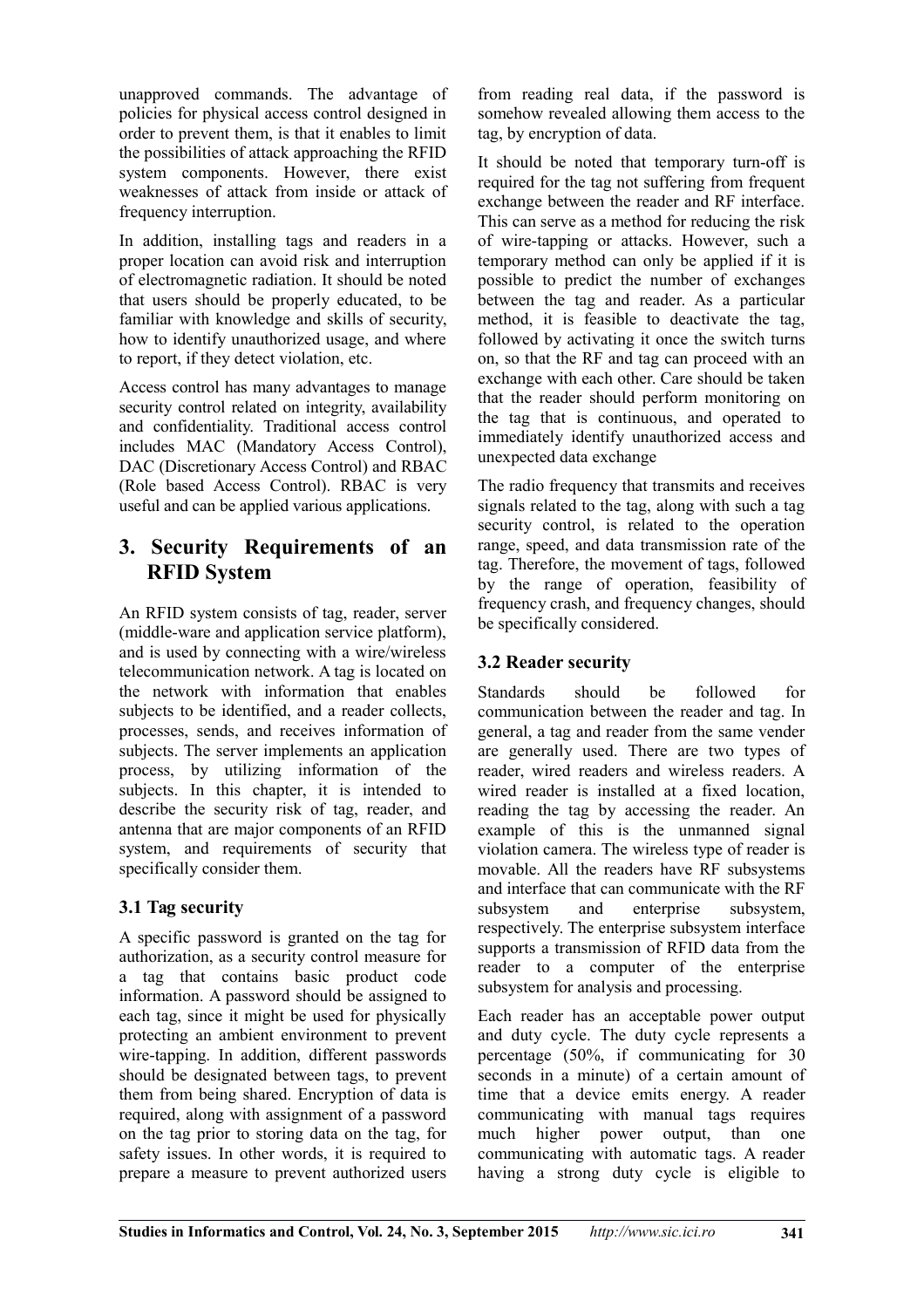accurately read a tag from a more remote distance. However, care has to be taken on overwhelming power, which might increase the risk of wire-tapping.

In general, a reader is able to communicate with tags by using various types of antenna. In particular, detachable antennas are appropriate for selective use, depending on the requirements of the reader. Therefore, a specific communication method of tags and antennas should be understood and considered, based on the characteristics of the antenna. In addition, if multiple tags are adjacent to each other, the reader should be able to identify and process a particular tag. When a reader sends an inquiry to a specific tag, the reader should not receive a response from multiple tags at the same time. In other words, a tag should respond only if it conforms to a randomly assigned number, while the reader should make sure that there are no tags causing conflicts, and not communicate to those tags with information.

## **3.3 Antenna security**

The most general method of security control for antennas that receive signals coming from the tag is to use a fragile antenna. This is a method of RFID tag that an antenna causes a malfunction, to prevent attackers from modifying, revising, forging or removing a tag, by making it unavailable for them to access a tag in the first place.

In addition, a proper radio frequency should be selected, depending on the business application for the use of the antenna. Using fixed frequency is a way of efficiently reducing a risk of interruption or conflicts of wireless signals.

A RF system operator is able to adjust the RF energy level transmitted from the reader or active tag, and to prepare for the security. In

other words, some types of antenna are specifically designed to adjust the direction of RF energy that has been transmitted, which is a feasible means of preparing for the security. In addition, it is to prepare a measure for installing an electromagnetic shielding device on a range of electromagnetic wave regarding an antenna, and to restrict it. It is an important issue to block movements of antennas from outside, by preventing RF signals from being transmitted into a non-protected area.

Considering such security factors of the antenna, it is feasible to minimize interruption of other electromagnetic waves, and to reduce the risk of wire-tapping, by selecting a specific antenna that meets the requirements of the reader, and entails a wide enough range for communication with the tag.

## **3.4 Security requirements of network**

Security requirements should be specifically considered for the RFID enterprise subsystem and enterprise system that constitute the EPCglobal network to deal with a security threat, in order to provide a reliable and safe international logistics service platform.

Basically, the RFID system should protect privacy and network security. A security mechanism that guarantees non-disclosure, integrity, fusibility, undeniable issue, and certification is required, and is inevitable in each session of information flow. Figure 2 presents the data flow of an RFID enterprise subsystem, and indicates the requirements of security that are to be followed. Security technologies, including certification skills between RFID tag and reader, symmetry-key for transmitting or receiving data in a safe manner between tag and reader, and key management, such as the use of a public key, is required for network security for privacy protection entailing prevent wire-



**Figure 2.** Data flow and security controls in an RFID system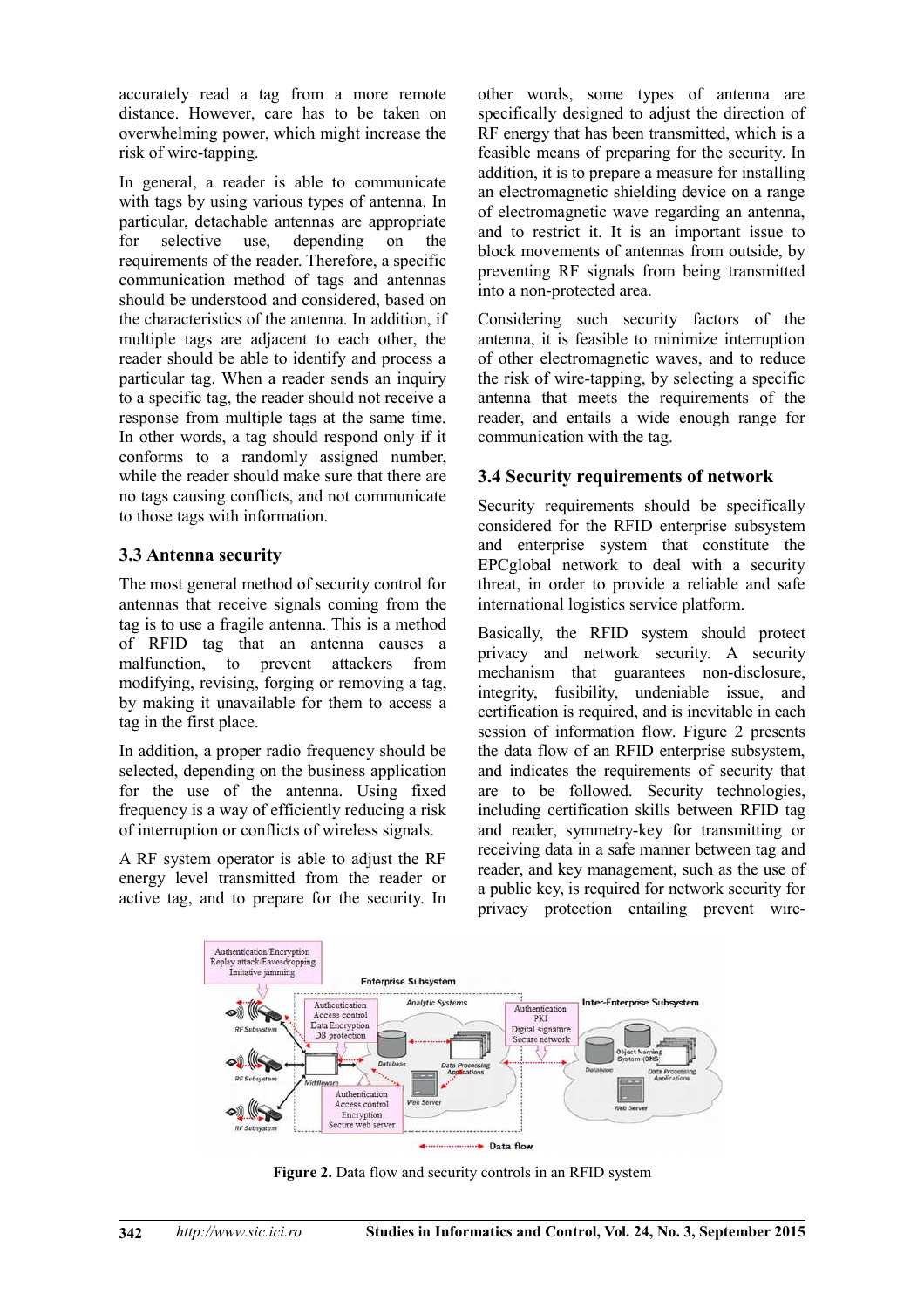tapping, forged tag, illegally copied tag, fake reader and guarantee for confidentialness of information leaked due to hacking. This is because there are security issues in the RFID system tag itself, in the section connecting tag and reader, between the reader and the local server, and in the server itself.

## **4. Analysis of Security Control in International Logistics Process**

It is intended to analyze hazardous factors in the international logistics process, based on the logistics process of export/import between Hong Kong and Japan, which was started by the TLS (Transport and Logistics Services) business action group owned by EPCglobal. This business has been performed to investigate shipment information that was used for export/import based on RFID technology, and to require visibility as to how export/import logistics have been managed between Hong Kong and Japan by utilizing EPC/RFID [6].

The items produced by forwarding agents are packed, and moved to a warehouse, after loading them on a truck. Here, tags are applied for printing first, and then proceed to tagging onto each box. In addition, tagging information is forwarded to EPCIS in Hong Kong. Boxes are placed on a palette, loaded on a truck, and passed through the gate of the warehouse. Products grouped in a palette are loaded on a container, followed by closing the container door, and application of e-Seal on the door. At this time, data in the box should be forwarded to EPCIS in Hong Kong.

The tag information of a box, e-Seal information, and load information are all combined together, being forwarded to EPCIS in Hong Kong. Container vehicles pass through the gate of the warehouse on arrival at the port

terminal, and containers are loaded onto a ship to be delivered. Ships sail to Japan from Hong Kong. Containers are unloaded from a ship arriving to the port terminal, and, at this time, the e-Seal information of the container is captured on the EPCIS.

The container e-Seal on the vehicle is read at the container yard gate, capturing it on EPCIS. Container vehicles are moved through a forwarder, and e-Seal is read at the gate entrance, and the door of the warehouse. All these items of information are stored in EPCIS in Japan. Freight in the container is unloaded at a warehouse, and a tag of box and palette are read, to confirm and determine real freight and the shipping advice.

Vehicles coming out of a warehouse are confirmed through e-Seal at the gate. E-seal is read at a gate by the receiver of freight, and vehicles are confirmed via e-Seal, when they arrive at the gate. Whether freight is damaged or not is checked through e-Seal, attached on the door of vehicles.

Figure 3 shows the potential vulnerabilities for EPCglobal Network that can occur in the process flow of international logistics export. Security control of hazardous factors that can occur in each process phase is as follows.

## **4.1 Box and Palette: Tag Printing**

It should be noted not to store, or to minimize the information that can cause invasion of privacy, such as personal information on the tag, in order to protect data stored in the tag, for convenient identification of information that has been leaked. In addition, a unique method should be created to not expose the type of identifier to be used on a tag, in order to make it impossible for attackers to predict identifiers. Prior to saving data on a tag, a password should



**Figure 3.** Security weakness in the process of international Logistics based on EPCIS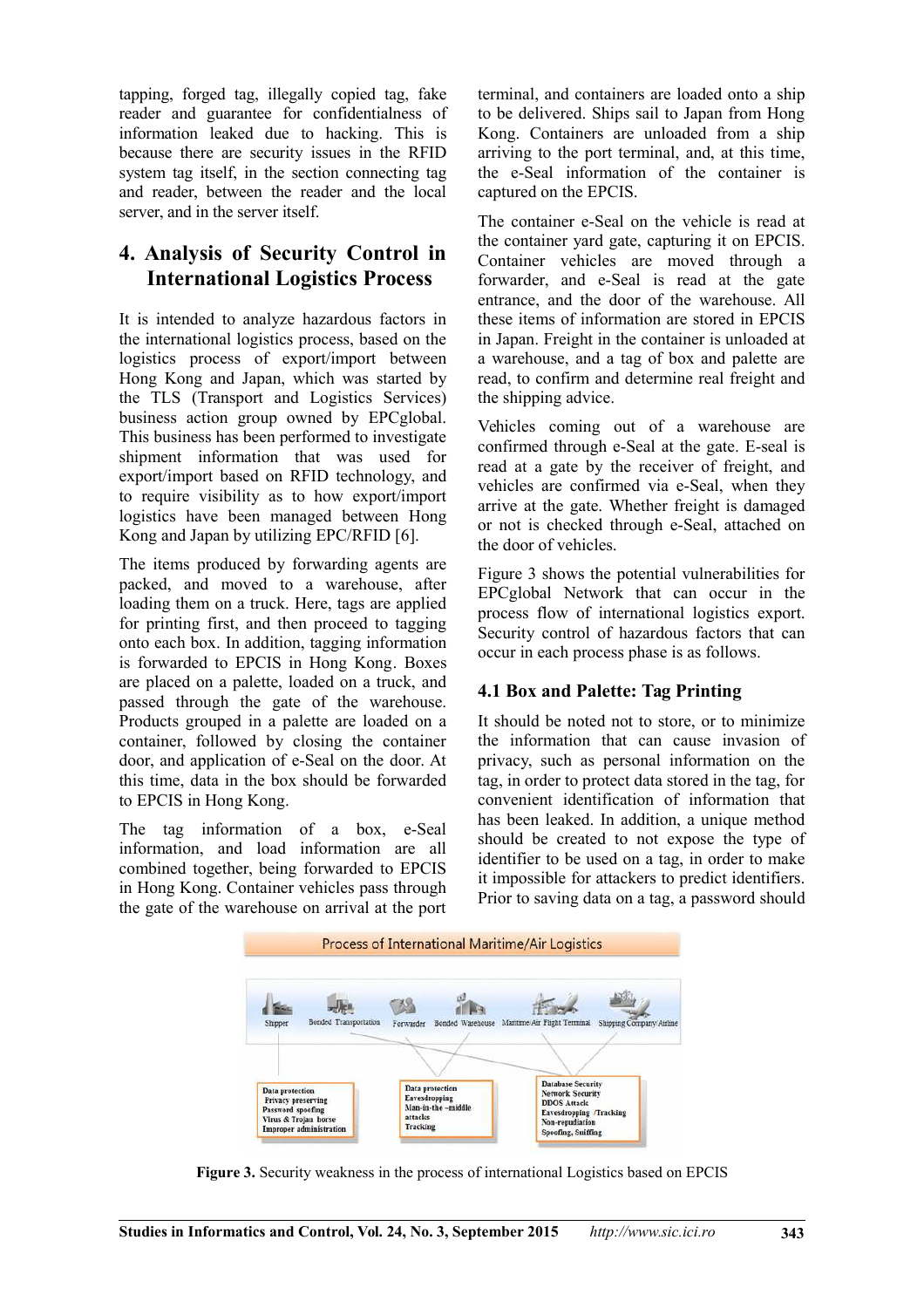be encrypted, to prevent direct access of information. In addition, a back-up system should be prepared, to store data against loss. As a method of protecting tag data, it is plausible to prevent hazardous factors of security, by restricting the use of tag commands, or applying a kill feature for tags that are not used anymore, and this can reduce the risk of information being leaked.

#### **4.2 Container (Truck): e-Seal**

Logistics has a weakness on security in the middle of delivery. Therefore, care has to be taken. Specifically, a security control that can prevent hazardous factors, including an access of unauthorized users, DOS attack, or location tracing, is needed. For this, monitoring the steady existence of tags and operational status is required on a regular basis, so that location tracing does not become feasible without requiring additional security devices, by expecting a distance to be attacked.

#### **4.3 Forwarder**

An agreement of stipulation on MOA (Memorandum of Agreement) or MOU (Memorandum of Understanding) is required for a forwarder, a third party for export and import in the field of logistics, to maintain confidential security of a range of access for information or delivery control. In addition, it should be inspected if employees at a third party company are well informed of security control policies on a regular basis, in order to prevent information leakage.

#### **4.4 Warehouse: Gate**

It is required to prepare electromagnetic shielding devices, and a particular measure for access control, in a range of electromagnetic wave, in order to minimize physical access control at a warehouse, where products are stored.

In other words, a specific policy considering the feasibility of application of methods such as electronic shielding that can prevent movement of tag from the outside is required, to prevent RF signals from being transmitted to the outside. In addition, an additional security control is also needed, as a proper precaution for product information not to be attacked through electronic communication with tags. Deactivating tags is an example of this.

#### **4.5 Port terminal and ship: container loading**

A port terminal that loads products on a ship entails a procedure of product movement. Therefore, only authorized personnel are eligible to participate in the course of delivery of products, and should monitor whether they abide by rules of security control. In addition, if any violation of security control in a behavior or a method of loading products occurs, they should immediately report it, followed by assignment of duties for employees in charge of the system and delivery. Here, thorough education is needed, for mutual monitoring between employees for such an emergency.

In order to prepare for a case of hazardous factors and security threat that can occur in the international logistics process, a thorough



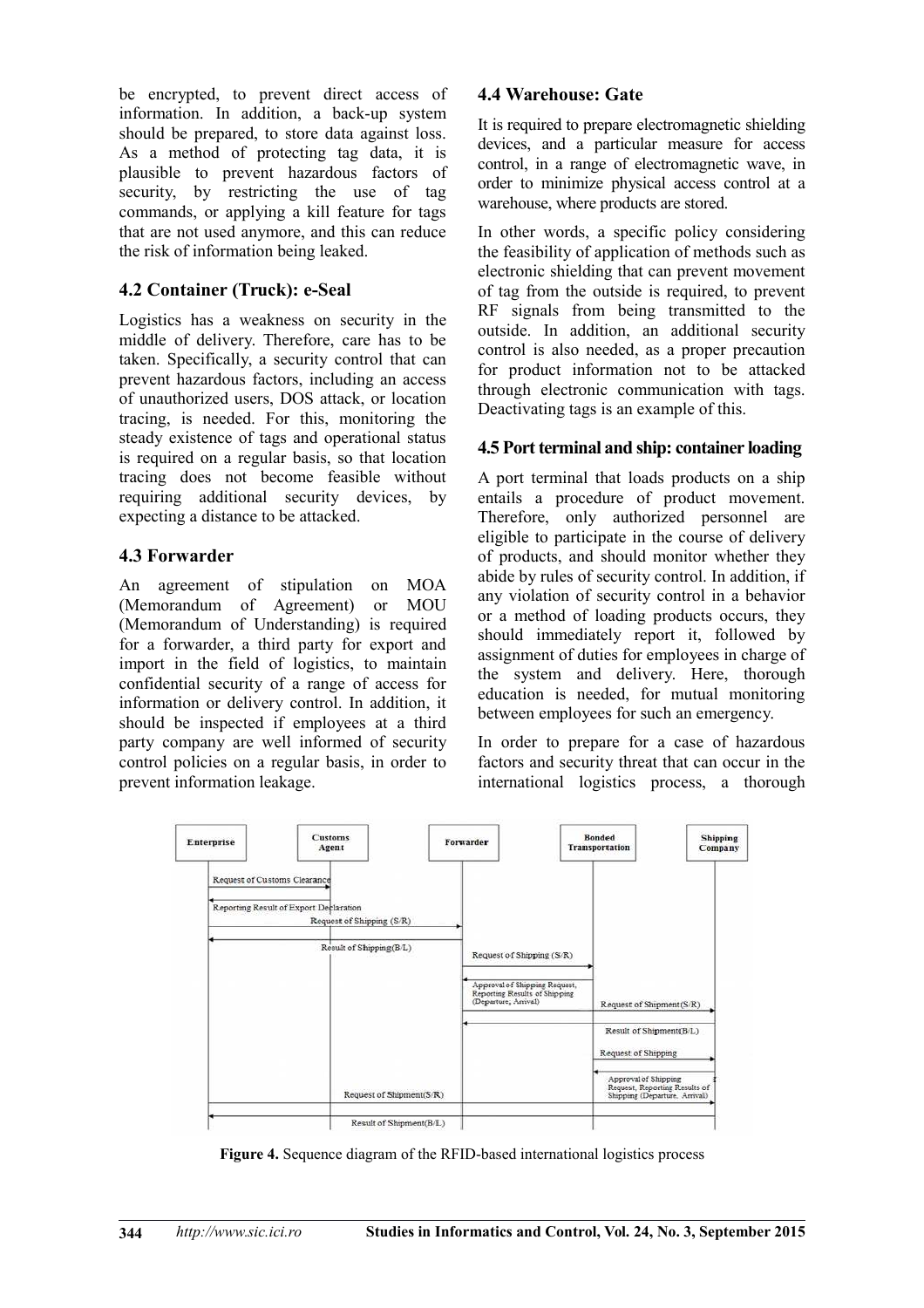measure covering all possible situations is specifically required, which considers types of tag in each phase, frequency, system certification in a network, requirement of security for user authorization, system analysis, and network.

## **5. Security Control Model for International Logistics Service**

The basic concepts of role-based access control consist of user  $(U)$ , role  $(R)$ , and permission  $(P)$ [7,8]. In this chapter, we present an RBACbased security control model for the international logistics service. The constraints of user and roles are represented in UML.

The RFID-based international logistics process sequence diagram has a flow, as shown in Figure 5, representing a connection of authorization of users, roles, and permission, for the information delivered from EPCIS. In order to apply it to the international logistics service platform, a specific RBAC model has been designed that is intensified, in terms of the

| Table 1. Definitions of the components of the |  |
|-----------------------------------------------|--|
| RBAC based security control model             |  |

| $U(User)$ : User group                                |  |  |  |
|-------------------------------------------------------|--|--|--|
| $R(Role)$ : Role group                                |  |  |  |
| T(Task): Task group, however, role can be constituted |  |  |  |
| by tasks                                              |  |  |  |
| P(Permission) : Set of permission (read, write,       |  |  |  |
| execute, append, delete, update)                      |  |  |  |
| $S(Session)$ : Session group                          |  |  |  |
| C(Constraints): Set of constraints                    |  |  |  |
| SP(Security Policy): Security policy sets             |  |  |  |
| MR(Manager Role) : Management role                    |  |  |  |
| RH(Role Hierarchy): Role hierarchy                    |  |  |  |
| UA : User assignment                                  |  |  |  |
| PA: Permission assignment                             |  |  |  |
| SA: Session assignment                                |  |  |  |
| RA : Role assignment                                  |  |  |  |
| TA: Task assignment                                   |  |  |  |

management of role and authority safely accepting business partners.

Similar to the security management in the previous role of manager, functions of the security management, including creation of permission, roles, users, and role management, are subdivided. Figure 6 shows an RBAC based security control model for the international logistics service platform, on the basis of role engineering.







**Figure 6.** RBAC based security control model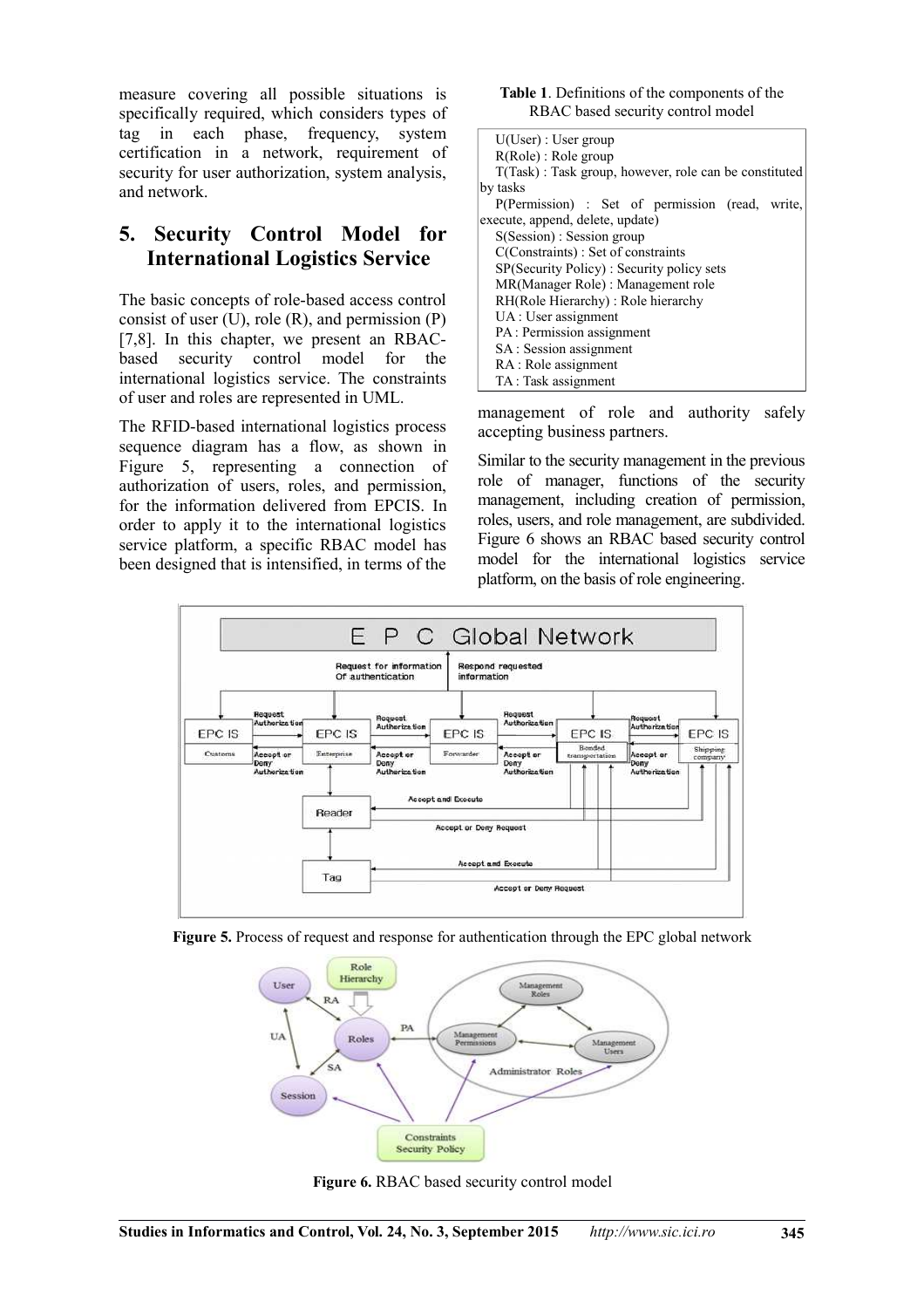Aarious constraints and security controls could be reflected in RBAC security model along with the intensified role of manager, deriving flexibility from changes in the logistics environment. In particular, the logistics environment determines whether access control of business partners is to be allowed or prohibited, aiming to rapidly reflect modified security control on the security model, followed by changes. Here, conditions of authorization and constraints as to users and roles in each phase should be modeled based on the authorization relations.

 RBAC security control model simplifies the complicated procedures of granting authority in an extensive network environment such as RFID-based logistics service.[12]

The management of users, the management of roles, and management of permissions are all components of the purpose of management for security control. The proposed model can be utilized to protect users and logistics information of an organization in the logistics environment, after being realized for access control in the enterprise subsystem that serves as the role of EPCIS. In addition, they are also generalized descriptions of a security model to account for various types of security control, and to perform them.

They should be performed with a proper authority by security tools, and it has to be guaranteed to independently establish particular hardware and software and regeneration mechanism of the control according to the change of an organization. In addition, a proper procedure of implementing security control, such as performance in an external environment other than the pre-established security control in the information processing system, is required, to guarantee the certainty of the security.

Using UML, a type of modeling language that can conveniently specify RBAC control, is beneficial for expression of RBAC control in an organized and systematic manner in the application program design model [6, 7].

Figure 7 is an object diagram of security control based on an RBAC model, which represents basic components such as users, roles, permission, session, and role hierarchy, SSD (Static Separation of Duty), constraints, and DSD (Dynamic Separation of Duty). It also indicates the relationship of the role of customs, delivery, and shipment to be requested by companies in the international logistics process.

The UML diagram is represented by use-case, class diagram, sequence diagram, and object diagram, and can be also used to derive the requirements of access control, constraints, and security control on these diagrams.

In order to maximize the efficiency of the RBAC, we presented the constraints of RBAC using UML. Role engineering is what designs components of RBAC model, and properly constitutes policies in a particular organization.

Constraints of the duty separation are used to prevent conflicts with policies. Constraints of the SSD are intended to prevent conflicts that can occur when acquiring permission regarding the role against the user.

Constraint of DSD restricted the role to be promoted in the same user session. It means, the user could not activate other roles that conflict in the same session when a part of the role in DSD constraints is activated.

It is feasible to obviously represent an RBAC model in UML, but there are weaknesses. First of all, a clear classification of terms is needed, and there is no abstract package, even though an abstract package might exist in UML. An arrow used in the application key hierarchy, and the one for generalization of UML, have



**Figure 7.** Object Diagram of RBAC based Security Control Model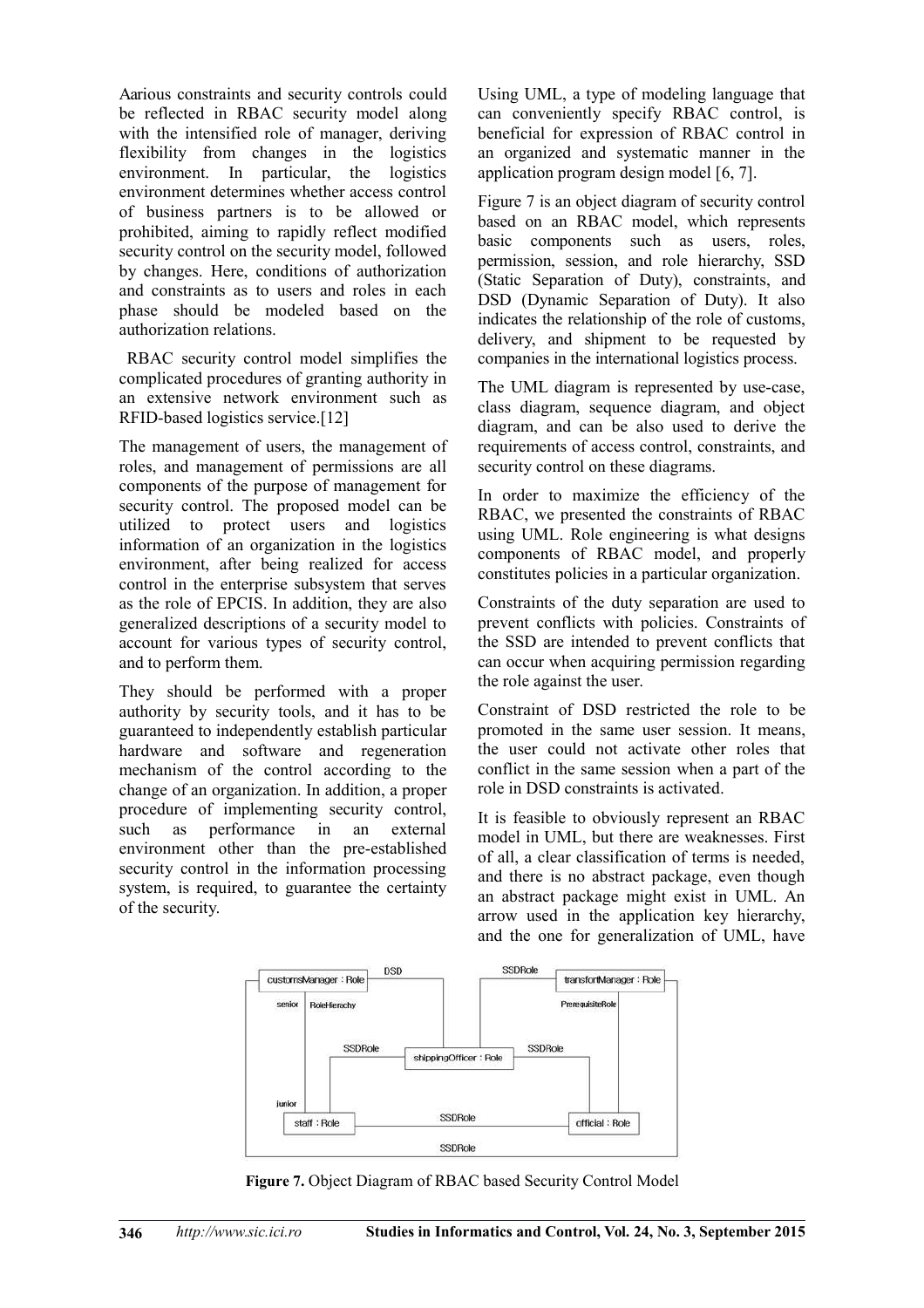different meanings. In addition, a technology of constraints that needs an additional extension is still insufficient.

Here we introduced an example scenario to figure out how to apply the proposed security specification in the real world and worked well. We implemented a prototype system based on this scenario. The three companies were connected to EPC IS(EPC Information Server). Figure 8 showed the example architecture of international logistics.

An 'Enterprise A' company located in Hong Kong has provided wines and they have sold them abroad. A bonded warehouse 'WH co.' stocked goods from international enterprise and shipping company 'Sailor Moon' shipped

goods. The assumption was that EAF (Enterprise Application Framework) was adopted to develop the international logistics service for the three companies. Therefore the EAF had three managers: Data Manager, Security Manager, Business Event Manager. Data Manager of EAF incorporates to access external EPC IS using network sockets, and web services. Security Manager supports appropriate access control and authentication in the distributed environment. Business Event Manager provides various business process functions with related companies and customers. Figure 9 shows an example of the RH(Role Hierarchy) of the enterprise, the bonded warehouse and the shipper.





**Figure 9.** Role Hierarchies for prototype system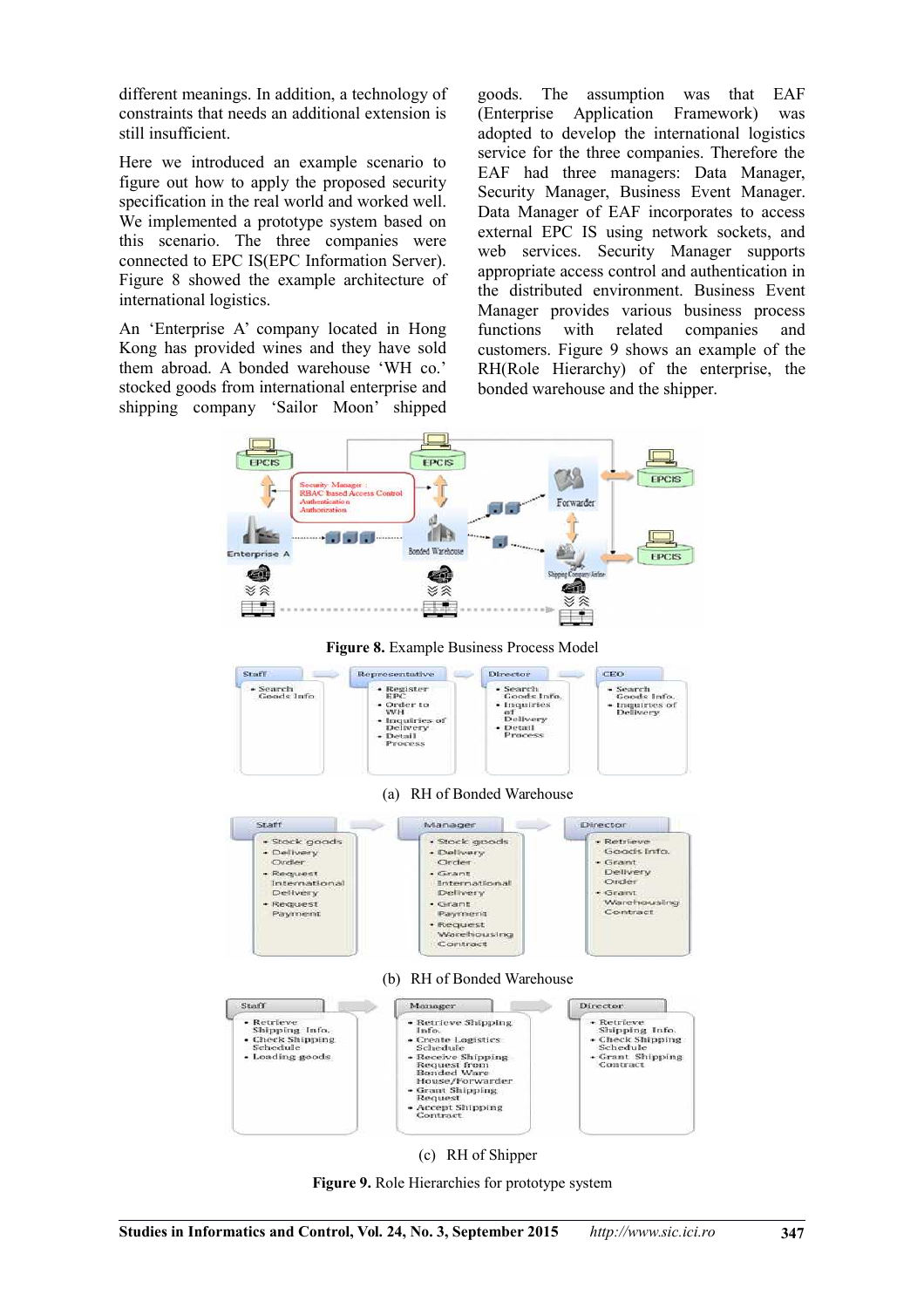Four roles are needed in Enterprise A. There are three roles in bonded warehouse and shipper. Each role has tasks that have been carried out by the user who granted with role. The constraints of SoD should be essential to avoid the conflict of roles. In this scenario we need DSD(Dynamic Separation of Duty) as follows:

*Staff.Session*→ *excludesAll(Manager.Session) Manager.Session*→ *excludesAll(Director.Session) Staff.Session*→ *excludesAll(Director.Session)*

The Process of security mechanisms using RBAC based security model is as follows:

- *(1) [Authentication] A User with Representative Role selected his Role and could log in the enterprise (bonded warehousing company / shipping company) application system by entering password of each role. The enterprise application system requests information* on *login and authority from databases.*
- *(2) A User belong to enterprise ((bonded warehousing company / shipping company) carried out his job to register EPC of products on EPC IS.*
	- *(2-1) [Access Control] If there is no permission to use EPCIS, sending product information to EPCIS would be denied.*
	- *(2-2) [Access Control] If permission is granted, the enterprise warehousing company / shipping company) application system can find the session key which was made between the enterprise application system and EPCIS*
- *(3) [Encryption] The enterprise (bonded warehousing company / shipping company) application system made encryption of data using the session key.*
	- *(3-1) [Key Agreement] If there is no session key, the enterprise (bonded warehousing company / shipping company) application will make a session key by communicating with EPCIS.*
- *(4) The enterprise (bonded warehousing company / shipping company) application sends the encrypted form of data to EPCIS.*
- *(5) EPC IS decrypts the received data that was encrypted by the enterprise (bonded warehousing company / shipping company) application.*

## **6. Implementation**

In order to verify the proposed security model for RFID-based logistics service we implemented the prototype of an example scenario. We defined the specification of the proposed model: roles, subjects, objects, constraints and so on. Figures below demonstrated the implementation of RBAC security model introduced in the previous section. Figure 10 showed the implemented prototype system for enterprise connected to EPC IS.

Representative Role carried out to register goods on EPC IS. The user who has a role of representative makes acquisition of permission from EPC IS. If permission is granted, it is possible to make registration EPC for the trace of their product during logistics service.

After registering goods on EPC IS by the enterprise, bonded warehouse and shipping company can access goods information on EPC IS for the logistic service. The roles of the bonded warehouse company are shown in Figure 11. And Figure 12 shows the prototype system for shipping company. The constraints of the RBAC security model can be specified according to the company's policy. In our prototype system we implemented constraints of SSD (Static Separation of Duty) using tab control for selecting only one role per one session. The constraints of DSD (Dynamic Separation of Duty) also had been applied using option controls.

# **7. Conclusion**

RFID-based international logistics environment can bring a significant efficiency for improving cost and delivery issues. In this paper, we applied an RBAC-based security control model to cover the security requirements in an international logistics process and constraints of the access control. RBAC based security control model for international logistics can be flexible used to each phase for each enterprise. For the verification of the proposed security model, we made example scenario and implemented the prototype system. We had applied the proposed security control model to each parts of the logistics service such as shipper, bonded transportation and enterprise. In the future works, we are going to extend the prototype system applying GRBAC based security model to specify the security policies needed to enterprise in EPC IS. We also extend the Security Manager in order to provide the stronger authentication between RFID tag and reader in EPC IS.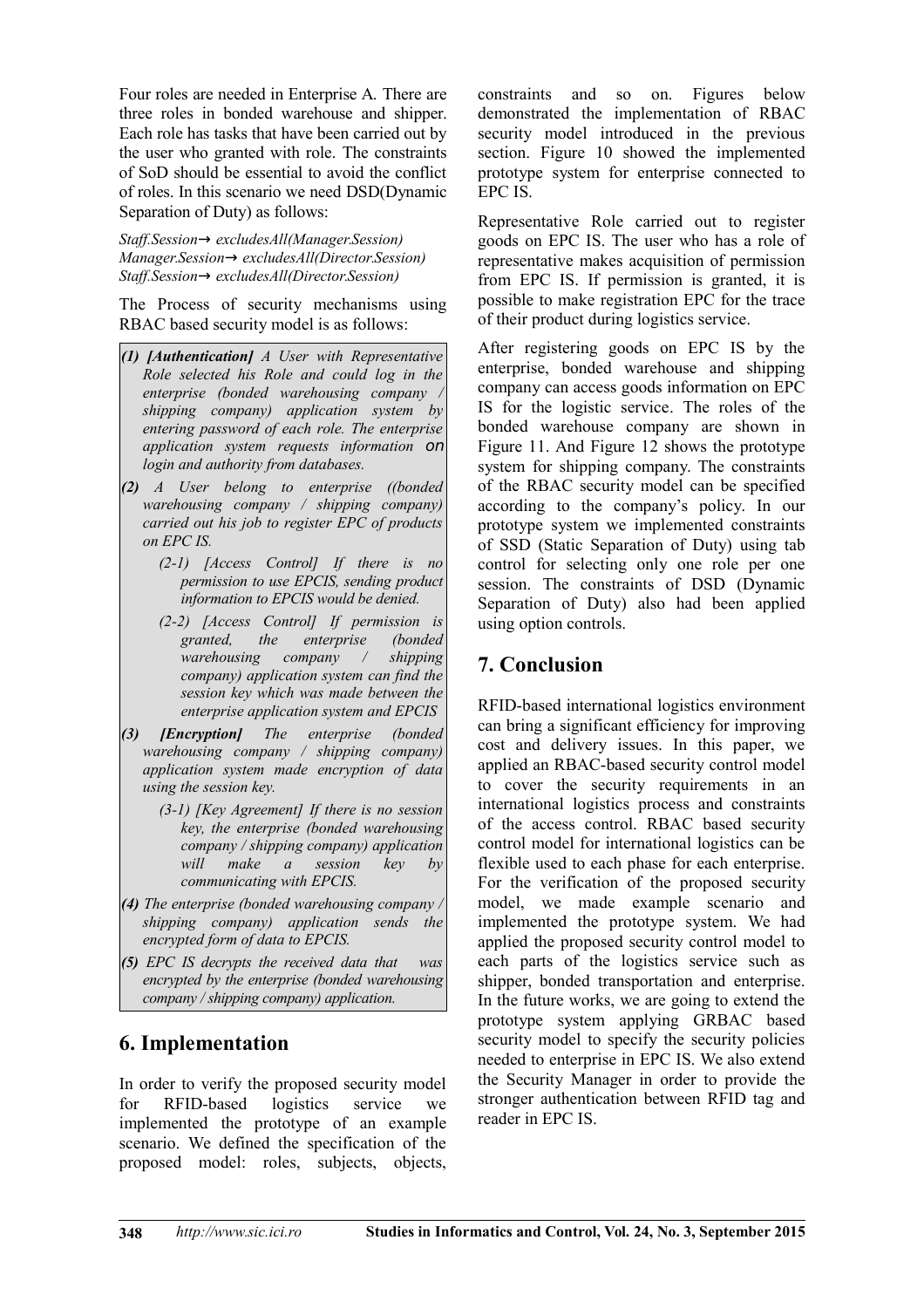|                                                                                           | Bale(log-ird)<br>Pepresentative<br>Y)<br><b>PW</b>    | list<br>CEO.<br>Director.<br>Representative]<br>Rote<br>(" Search GF<br>* NUMBER<br><sup>(*</sup> Onlier to life).<br>/ Inazies of Delivery               |
|-------------------------------------------------------------------------------------------|-------------------------------------------------------|-----------------------------------------------------------------------------------------------------------------------------------------------------------|
| Enterprise A<br>٠<br>12911-15<br>Home<br>RoleBog-in1<br>.<br><b>Grecor</b><br>CEO<br>Shah | Legis<br><b>Dische</b><br>-4<br>Representation<br>PW. | / Datal Procedure<br><b>Jul</b><br><b>Director</b><br>Novombre<br>Huna<br>CD)<br>Rotellog-in3<br>Dreito<br>Ł.<br>$f$ Search Of<br>/ Hispaties of Delivery |
| Login                                                                                     |                                                       | V Detail Procedure<br>Light                                                                                                                               |



|                                   | Role(log-in)<br>Slanager<br>₫<br>PW. | <b>Staff</b><br>Director<br>Home<br>Manager<br>$r$ Stock Grouts<br>C Delivery Order                                                             |
|-----------------------------------|--------------------------------------|-------------------------------------------------------------------------------------------------------------------------------------------------|
| $R.$ $M.$ $ocx$<br>b.             | Login                                | a Crant International Delivery)<br>C Grant Payment<br>C Request Warehousing Contract                                                            |
| Role(log-in)<br>nosti<br>Director | Staff<br>Home                        | Manager<br>Director<br>--                                                                                                                       |
| 87<br>PW.                         |                                      | RoleOng-in)<br><b>Out</b><br><b>Hote</b><br>Matugar<br><b>Director</b><br><b>PUSH</b><br>٠<br><sup>7</sup> Petreire Information of Goods:<br>PE |
|                                   |                                      | C Grant Delivery Onter                                                                                                                          |

**Figure 11.** Prototype system for Bonded Ware House



**Figure12.** Prototype system for Shipping Company